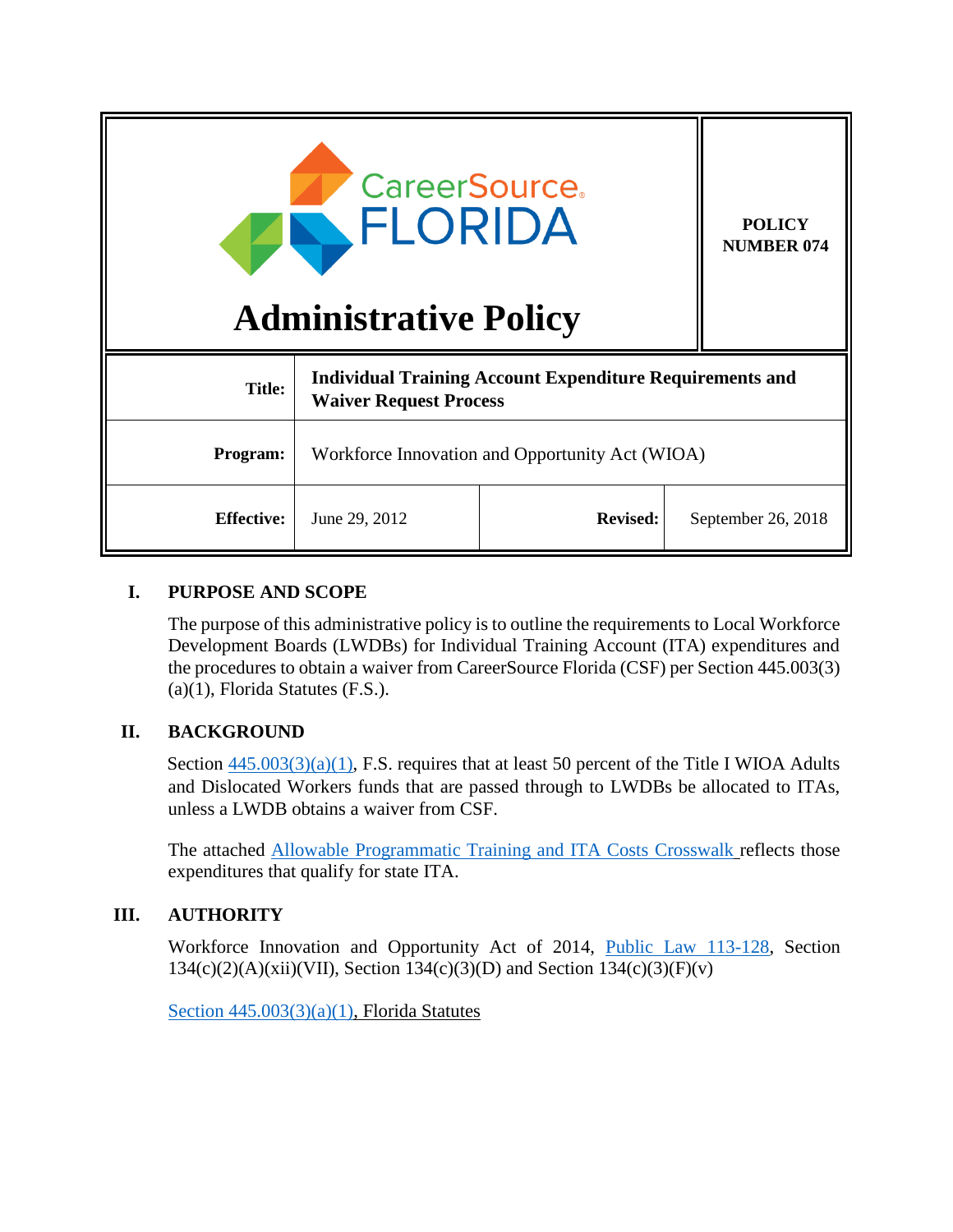## **IV. POLICIES AND PROCEDURES**

WIOA funds must be used to provide training services to eligible participants when there is no grant or other assistance available to pay for training. Training services for WIOAeligible participants may be paid for using an ITA. An ITA is a payment agreement between a LWDB and a training provider, made on behalf of a WIOA-eligible participant. Pursuant to Section  $445.003(3)(a)(1)$ , F.S., tuition, books and fees of training providers, and other training services authorized by WIOA qualify as ITA expenditures.

The Department of Economic Opportunity (DEO) established "ITA cost-categories" to track associated costs and expenditures in the Subrecipient Enterprise Resource Application (SERA) formerly known as the One-Stop Management Information System or OSMIS, for awards allocated to LWDBs using WIOA Adult and Dislocated Worker funds to align with Section Florida Statutes.

LWDBs are required to submit ITA expenditures as outlined in this policy.

#### **A. Sub-Cost Categories**

The ITA cost category is broken down into sub-cost categories, which further specify activities allowable under the ITA. The sub-cost categories for the ITA are:

#### **1. Occupational Skills Training**

An organized program of study that provides specific vocational skills that lead to proficiency in performing actual tasks and technical functions required by certain occupational fields at entry, intermediate, or advanced levels. LWDBs must give priority consideration to training programs that lead to recognized postsecondary credentials that align with in-demand industry sectors or occupations in the local area. The chosen occupational skills training must meet the quality standards in WIOA.

The training must:

- a. Be outcome-oriented and focused on an occupational goal specified in the individual service strategy;
- b. Be of sufficient duration to impart the skills needed to meet the occupational goal; and
- c. Lead to the attainment of a recognized postsecondary credential.

# **2. Other Types of WIOA Training Activities**

- a. On-the-job training (OJT);
- b. Incumbent worker training (IWT);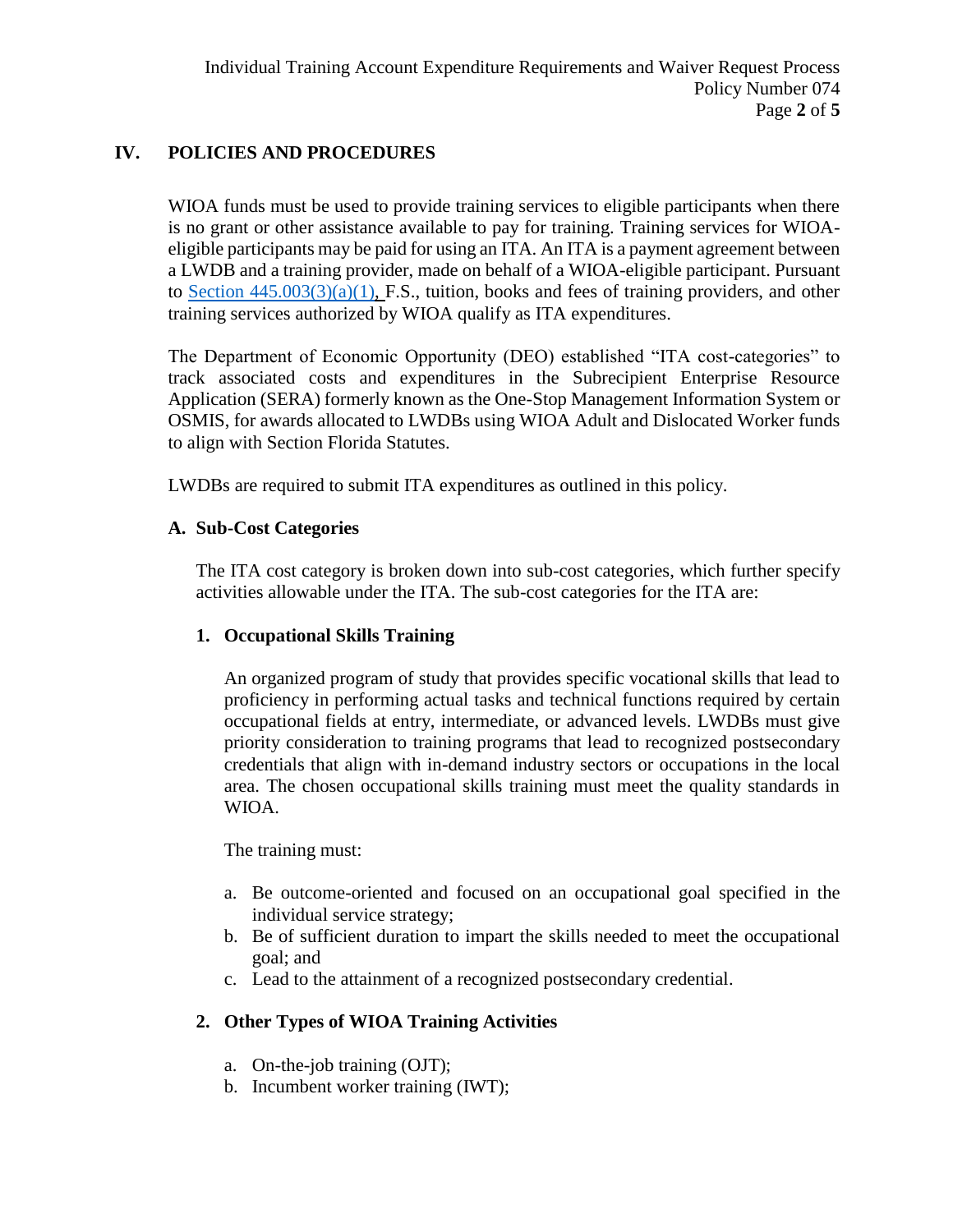- c. Programs that combine workplace training with related instruction, and may include cooperative education programs, and registered apprenticeships;
- d. Training programs operated by the private sector;
- e. Skill upgrading and retraining;
- f. Entrepreneurial training;
- g. Job readiness training in combination with other training activities;
- h. Adult education and literacy in combination with other training activities; or
- i. Customized training.

## **3. Work Experiences, Internships and Transitional Jobs**

Work experiences, internships and transitional jobs afford WIOA-eligible participants opportunities for career exploration and enhanced skill development. LWDBs are required to offer programs that incorporate paid and/or unpaid work experiences and have a combined instructional component of academic and occupational education. The educational component may occur concurrently or sequentially with the work experience.

Work experiences and/or internships are a planned, structured learning experience that takes place in a workplace for a limited period of time. Work experiences, internships and transitional jobs may include:

- a. Summer employment opportunities and other employment opportunities available throughout the school year;
- b. Pre-apprenticeship programs;
- c. Registered apprenticeships;
- d. Industry-recognized apprenticeships programs;
- e. Internships and job shadowing; and
- f. On-the-job training opportunities.

Internships and/or work experiences are considered individualized career services and are linked to occupations or careers. Because they are considered a career service, there are no eligibility requirements for adults to participate in work experiences beyond the assessment of their employment goals. There are no spending restrictions for work experiences for adult and dislocated workers. However, LWDBs must spend at least 20 percent of the funds allocated to youth participants with paid and/or unpaid work experiences.

#### **4. Training Program Management**

Costs associated with training program management are:

a. Staff costs directly related to developing, implementing, or coordinating authorized training programs identified in this policy;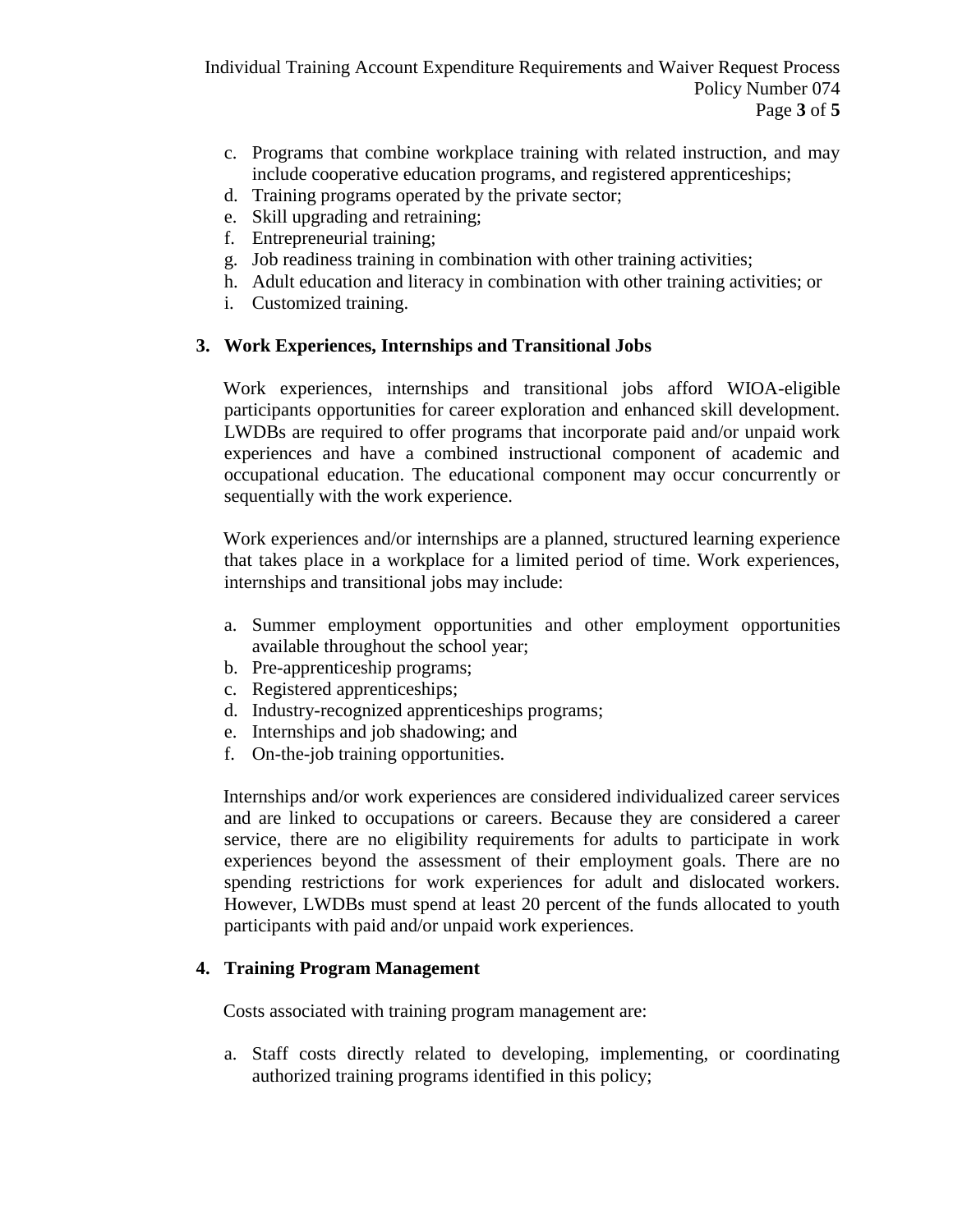- b. Staff costs associated with developing, implementing, or coordinating local training for eligible clients participating in training programs leveraged through other grants (e.g., Temporary Assistance for Needy Families, Pell Grants); and
- c. Staff costs limited to salaries and benefits.

### **5. Training Case Management**

Cost associated with training case management are:

- a. Staff costs directly related to case management and job placement services for clients in training (not clients seeking training);
- b. Staff expenditures associated with the provision of support services to individuals while they are in training; and
- c. Staff costs are limited to salaries and benefits.

The [Allowable Programmatic Training and ITA Costs Crosswalk](http://www.floridajobs.org/grants-management/grants-management/lwdb-grant-resources) outlines the allowable WIOA training activities, and ITA activities and how they are categorized in SERA.

Supportive Services *are not* paid for using the ITA and will not be included in the expenditures reported under the ITA. ITAs must not be used to pay for supportive services.

#### **B. Requirements for Allocating Funds**

LWDBs must allocate a minimum of 50 percent of the Adult and Dislocated Worker formula funds that they expect to expend each fiscal year (July-June) to satisfy the ITA requirement. The percentage allocated for ITA expenditures must be calculated using the carry-forward (estimated or actual when available) plus the portion of any new allocation budgeted for the current year. The required minimum allocation of 50 percent (or waiver percentage) of funds to be expended in the fiscal year must be reflected in the budget that is submitted to CSF.

LWDBs must report related expenditures monthly in the SERA, for each of the five specified sub-cost categories listed in Section IV. A of this policy.

LWDBs are allowed an automatic waiver based on CSF's sliding scale. A chart showing the maximum amount of sliding scale waiver that each local area may claim for the current fiscal year will be updated annually and provided to each local area by DEO's Bureau of Financial Management.

Local areas that require a waiver that is lower than the sliding scale must submit a formal request to their local board and Chief Elected Official for approval. The local board-approved ITA percentage waiver request must be submitted to the Bureau of Financial Management for review.